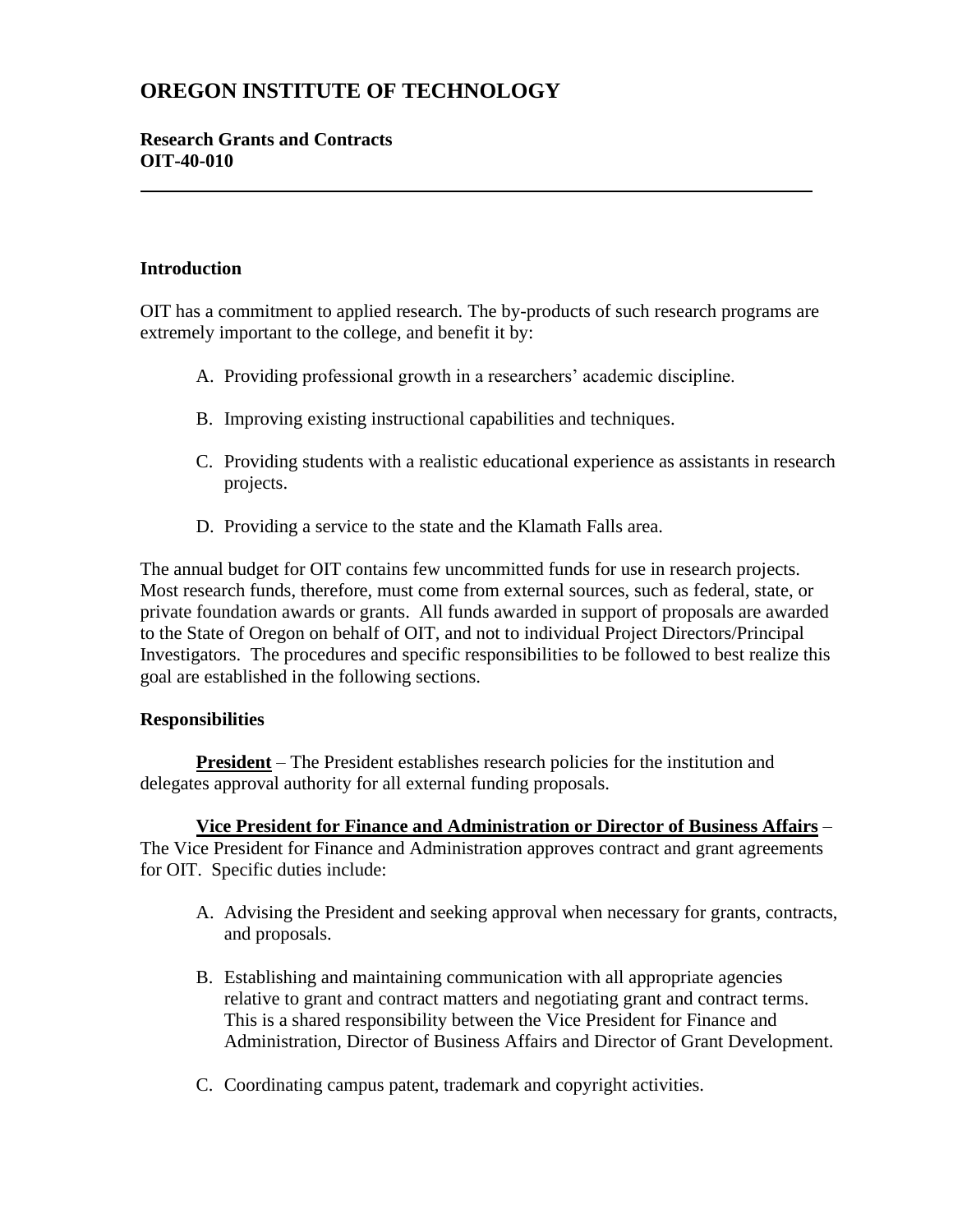**Provost** – The Provost is responsible for faculty efforts in instructional research. Specific duties include:

- A. Reviewing and approving all instructional research proposals prior to forwarding them for approval to the Vice President for Finance and Administration and the Director of Business Affairs. If matching funds from OIT's budget must be committed, the Provost makes a recommendation regarding the availability of funds.
- B. Reviewing the faculty release time proposed for each research proposal to determine supportability.

**Grant Accounting Manager** – The Grant Accounting Manager will maintain the necessary fiscal records. Specific duties include:

- A. Reviewing all project proposals. If matching funds from OIT's budget must be committed, the manager makes a recommendation regarding availability of funds.
- B. Requesting the establishment of an account for each approved project and maintaining fiscal records as required.
- C. Providing fiscal reports to granting agencies as required by contract provisions.
- D. Monitoring expenditures of research funds.

**Director of Grant Development** – The Director of Grant Development works directly with the Deans, Chairs and faculty providing staff assistance and coordinating all faculty research except for research performed within the Geo-Heat Center. Specific duties include:

- A. Monitoring publications for announcements of upcoming instructional research projects and funding opportunities.
- B. Informing the appropriate department(s) and faculty member(s) of pending instructional projects.
- C. Providing Project Directors/Principal Investigators with staff assistance as required.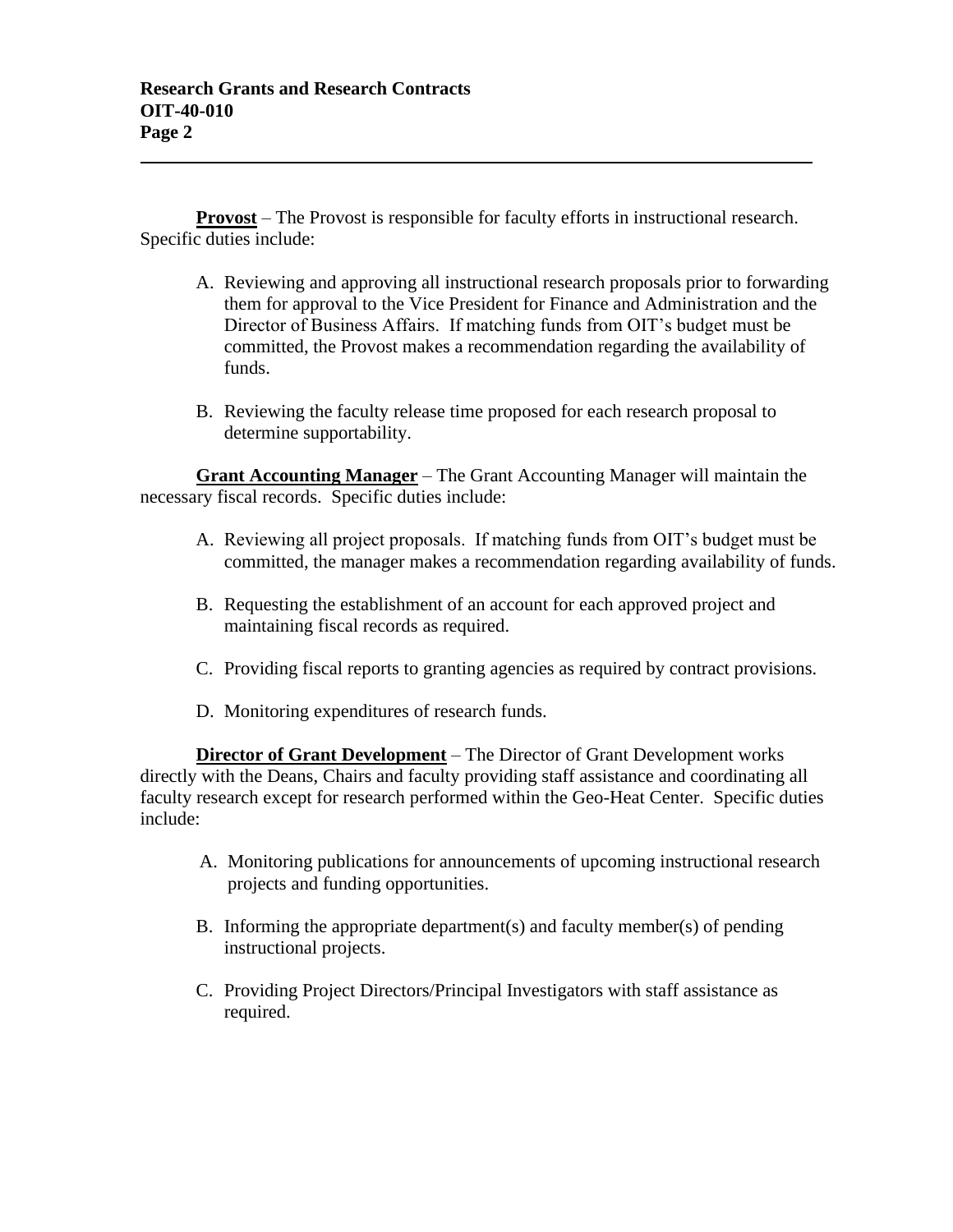- D. Coordinating the necessary activities of grant administration between the Project Director/Principal Investigators, Deans, Chairs, Director of Business Affairs, Vice President for Finance and Administration, Provost, and other institutional staff as required.
- E. Providing assistance to Project Directors/Principal Investigators in developing proposed project budgets.

**Project Directors/Principal Investigators** – Project Directors/Principal Investigators are responsible to their respective supervisors or designees, for all aspects of their projects. Specific duties include:

- A. Preparing the proposal for submission.
- B. Budgeting for the project.
- C. Spending funds appropriately.
- D. Recording all expenditures and commitments in a timely and accurate manner.
- E. Conducting the research.
- F. Submitting required reports to granting agency in a timely manner. One copy of all reports shall be provided to the Director of Business Affairs, Vice President for Finance and Administration or Director of Grant Development as appropriate.
- G. Monitoring active contracts to ensure contract terms are met.

All grant and contract-funded employees are College employees who are treated like all other employees. The Project Director/Principal Investigator agrees that employees hired as part of the grant must be paid, provided benefits, and given employment conditions according to the College's policies and procedures.

#### **Proposal Procedures**

Proposals may be funded entirely by funds from external sources or a combination of external monies matched by OIT funds. External funding sources may be federal, state, or private foundations. Proposals submitted may be either in answer to a specific need, as solicited by the funding agency, or unsolicited by an agency, but developed to fill a research need as identified by a Project Director/Principal Investigator.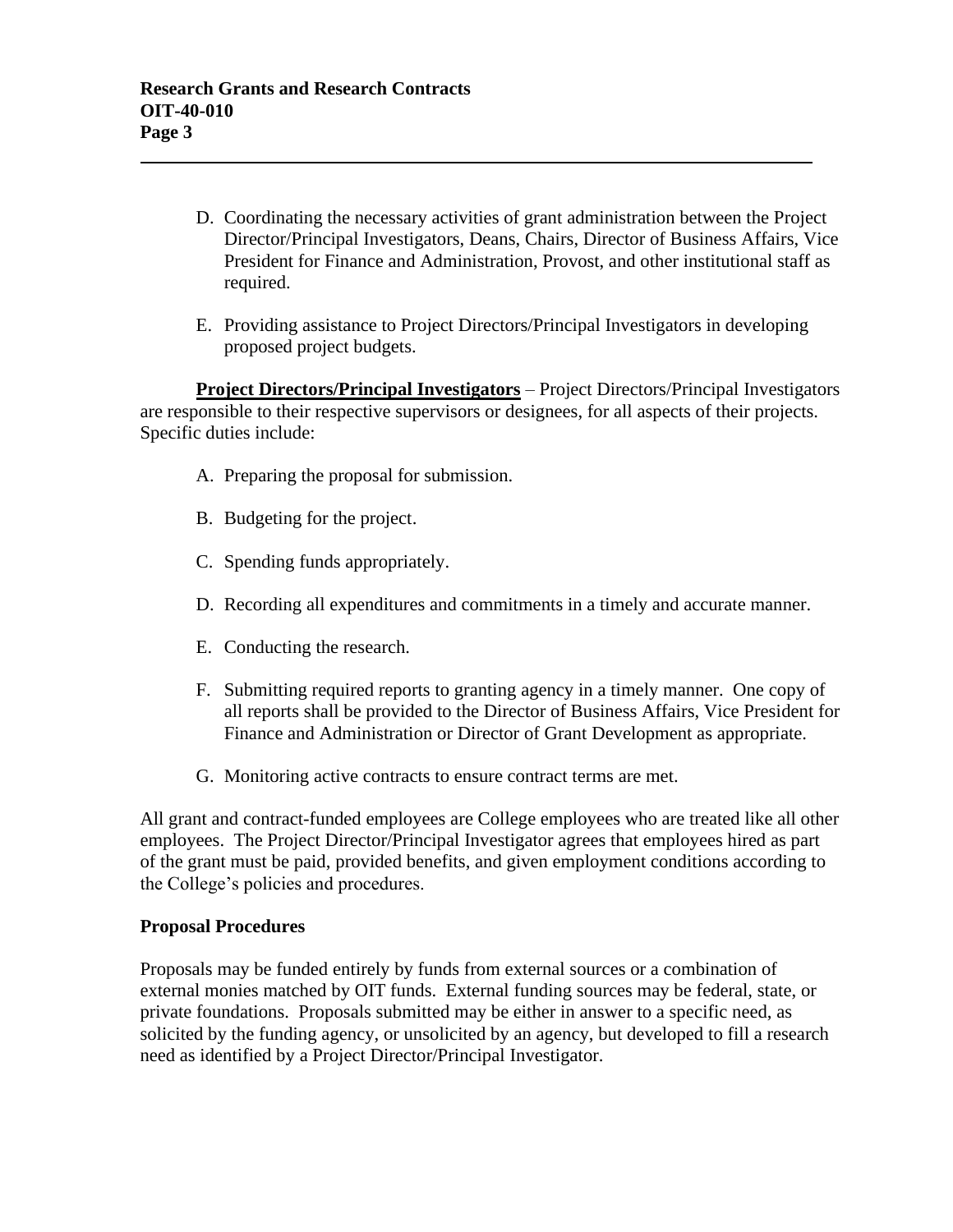When proposals are solicited by funding agencies, the format will normally be specified in the soliciting document. In cases where no format has been specified, proposals will be prepared in the format shown in Appendix A.

A researcher in developing a proposed project should follow the steps outlined below:

- A. Prepare a project proposal following the format in Appendix A. Obtain the approval of the Chair, Dean, Provost, and Grants Officer.
- B. Write the proposal and complete the Proposal Check-Off Sheet. Obtain the required approval signatures.
- C. Forward the proposal to the appropriate funding agency.

The approval is granted by the Vice President for Finance and Administration. If facilities, new instructional programs, or legislative funding are involved, the proposal may require forwarding to the Oregon University System for approval. In some instances legislative approval may also be required.

Upon approval, copies of the approved proposal will be returned to the Project Director/Principal Investigator, Director of Grant Development, Dean, Provost and Vice President for Finance and Administration.

Should the project be approved by the funding agency, the Grant Accounting Manager will request an account for the project and provide the Project Director/Principal Investigator with copies of the monthly reports of expenditures.

Problems related to funding, shifting/transferring of budgeted monies or contract negotiations or re-negotiations must be referred to the Business Office.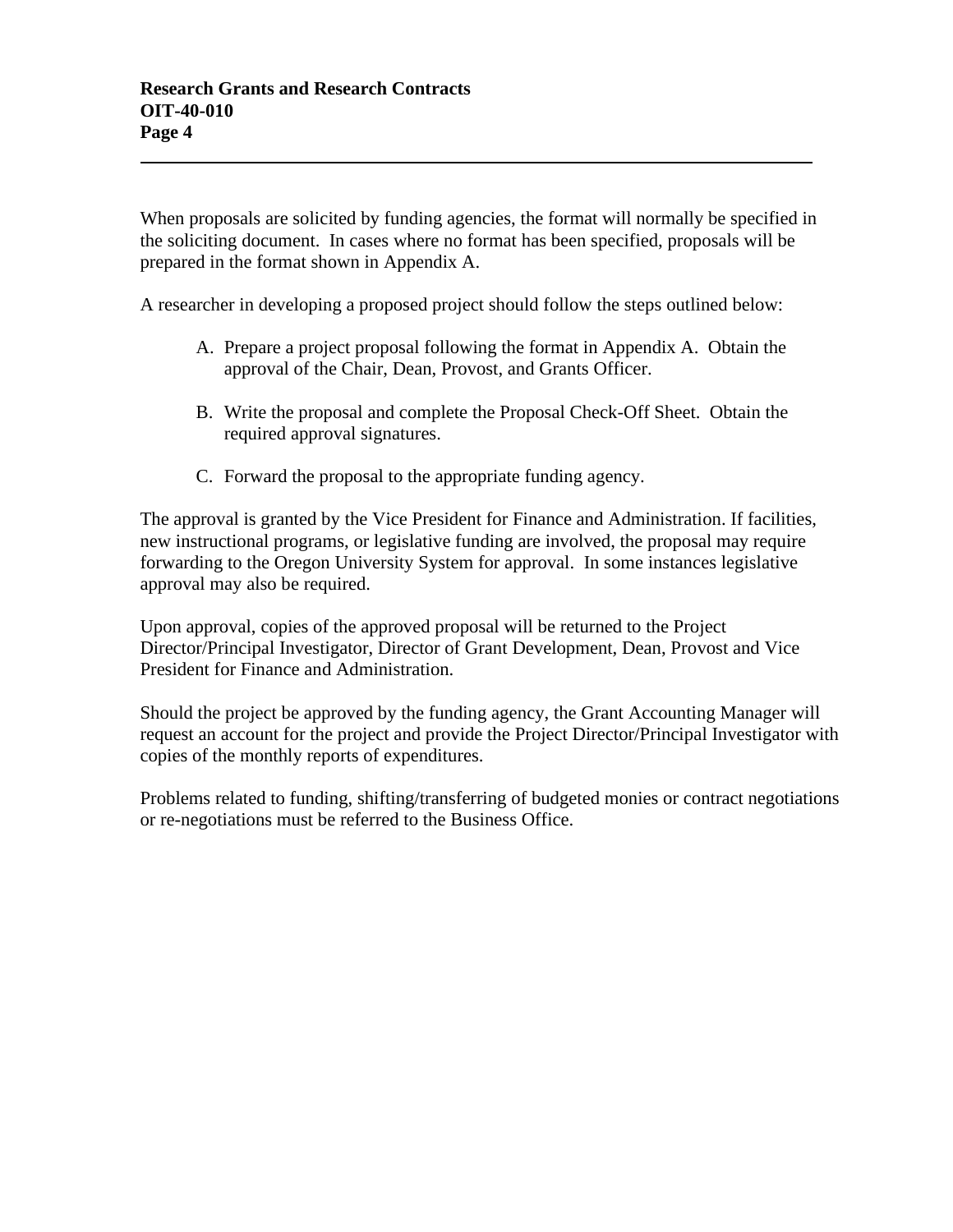#### **Fiscal Responsibilities**

The Project Director/Principal Investigator is responsible for the proper expenditure of the funds budgeted through a grant/contract. The following guidelines must be followed:

A. Obligation of Funds:

No funds are obligated for salaries, supplies and equipment until a grant/contract has been awarded. Notification of the effective date of the grant/contract will be provided by the authorized institutional representative.

B. Required Signatures:

All contracts and proposals must be signed by an OIT Contracts Officer who has been officially designated as such.

C. Use of Funds:

All monies, including external funds, received by OIT become institutional funds subject to OIT's policies, including purchasing and employee compensation. All supplies and equipment are ordered through the OIT Purchasing Office in accordance with current purchasing regulations; the Purchasing Manager should be contacted for technical assistance.

D. Travel Rules:

Requests for budgeted travel will be prepared by the appropriate staff and approved by the immediate supervisor prior to travel. Travel taken must be in support of the project in accordance with travel regulations of the grant/contract, state and OIT. Travel expenses are reimbursed at the lower of OIT or grant stipulated rates.

E. Compensation and Release Time Rules:

When an OIT faculty member is eligible to receive compensation and/or release time from a grant, the compensation and/or release time, must be approved by the Chair, Dean and Provost. The Provost's Office will adjust the funding distribution on the existing contract, approve an overload and/or issue a part-time contract as appropriate and forward to the Office of Human Resources. Additional compensation cannot be paid until the Office of Human Resources receives the employment contract. Project Directors/Principal Investigators must certify, on a monthly basis, the percentage and hourly total of effort expended on a project. While the amount of time devoted to a project may vary from week to week and month to month, the total effort must equal the contracted amount.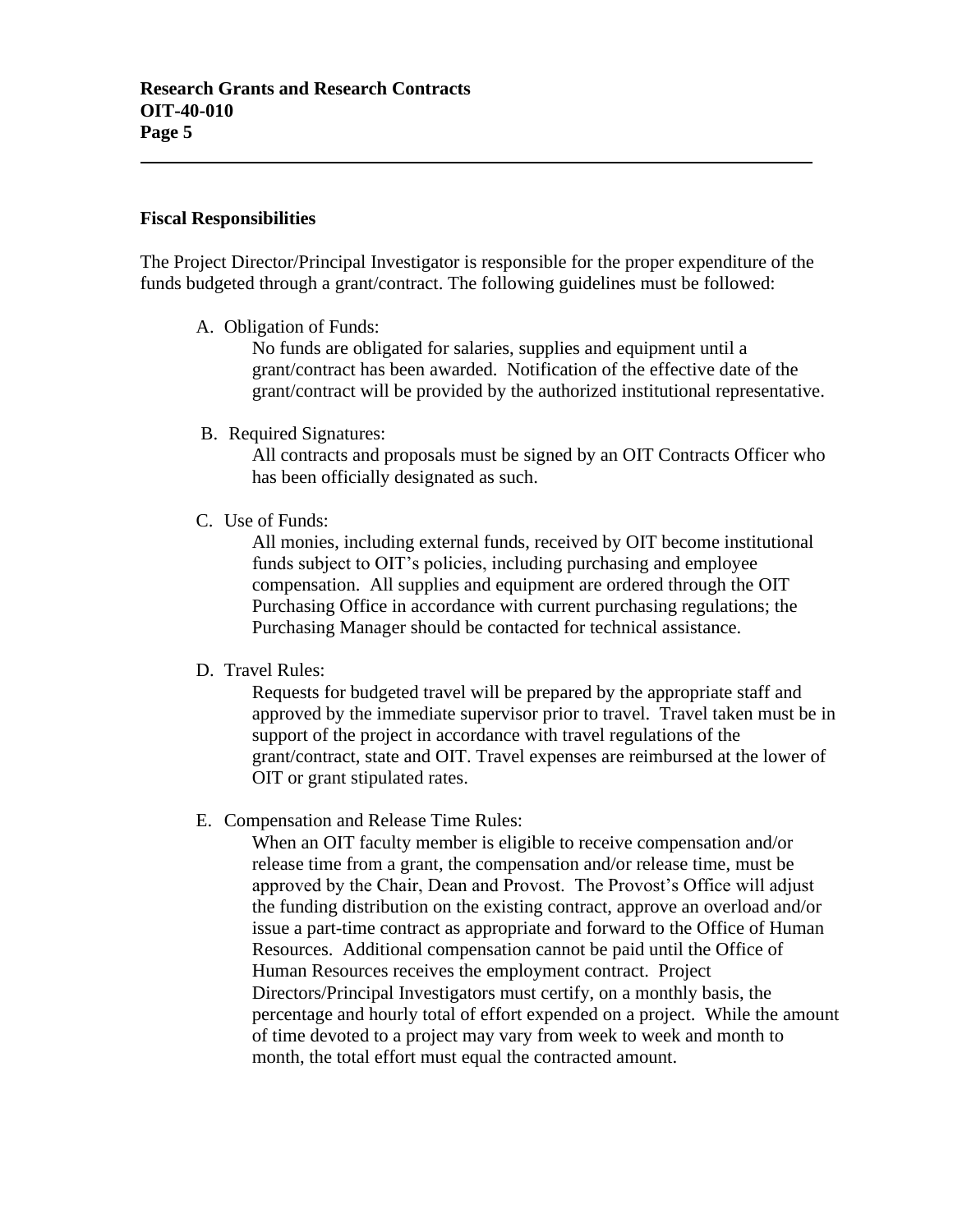### F. Matching Funds/In-Kind Funds:

Whenever the granting agency requires the institution to provide matching and/or in-kind funds, the amount and source of the matching funds must be clearly identified in the proposal check-off sheet as part of the Grant Development application process. The signed approval of the requisite dean/department chair providing the funds is required.

# G. Budget Limit:

When the budget limit for the project has been reached, work must stop. For multi-year projects, work must cease when monies allocated for that year have been used. Work can commence again when the next year's allocation is received. Should an extension of funding beyond the budgeted period or an increase in funding be required, the Budget Officer should be contacted.

In the administration of grants, little leeway is normally allowed for transferring funds from one budget category to another. Should the Project Director/Principal Investigator require such a transfer of funds, the Director of Grant Development or Accounting Manager for budget revision procedures should be contacted.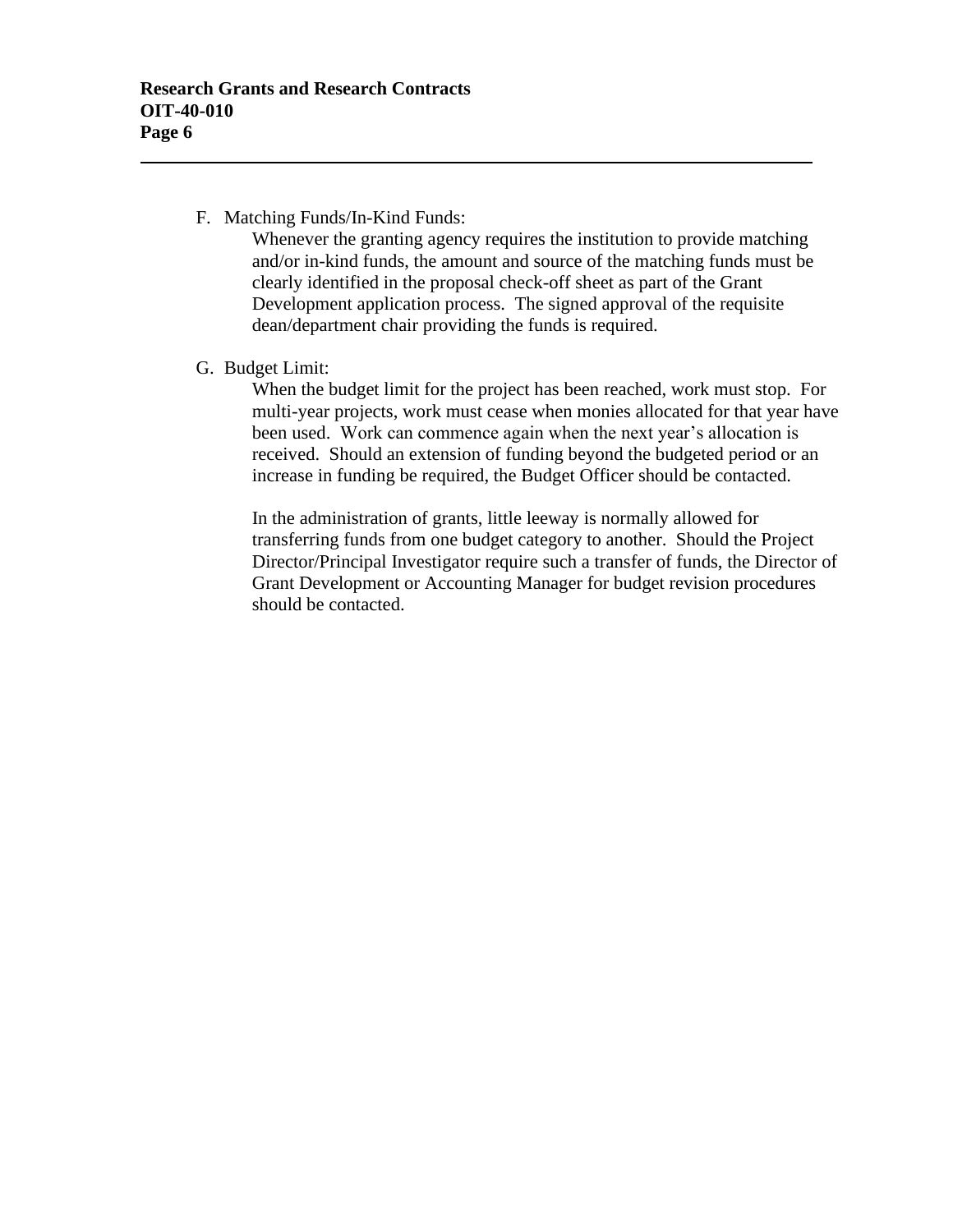#### Facilities and Administration Cost Recoverv

The distribution ofFacilities and Administration Cost Recovery (formerly known as Indirect Cost) has been agreed upon as shown below:

4% to Chancellor's Oflice 5% to Building Use Reserve 25% to Oregon Institute of Technology l% to Maintenance Reserve 25% to Provost Research Support l0% to Library Research Support 10% to School associated with the research 10% to Department associated with the research l0% to Principal lnvestigator doing the research

This allocation is for new research grants/contracts/agreements from this day forward with the exception of Geo-Heat Center. Geo-Heat Center's Financial and Administration costs will be distributed as in past practices as well as research grants/contracts/agreements in effect before June 01, 2000.

Recommended by:

Faculty Senate - February 1, 2001 Administrative Council - October 23, 2000 President's Council - October 31, 2001

Approved:

Martha Anne Dow, President

Date: October 31, 2001